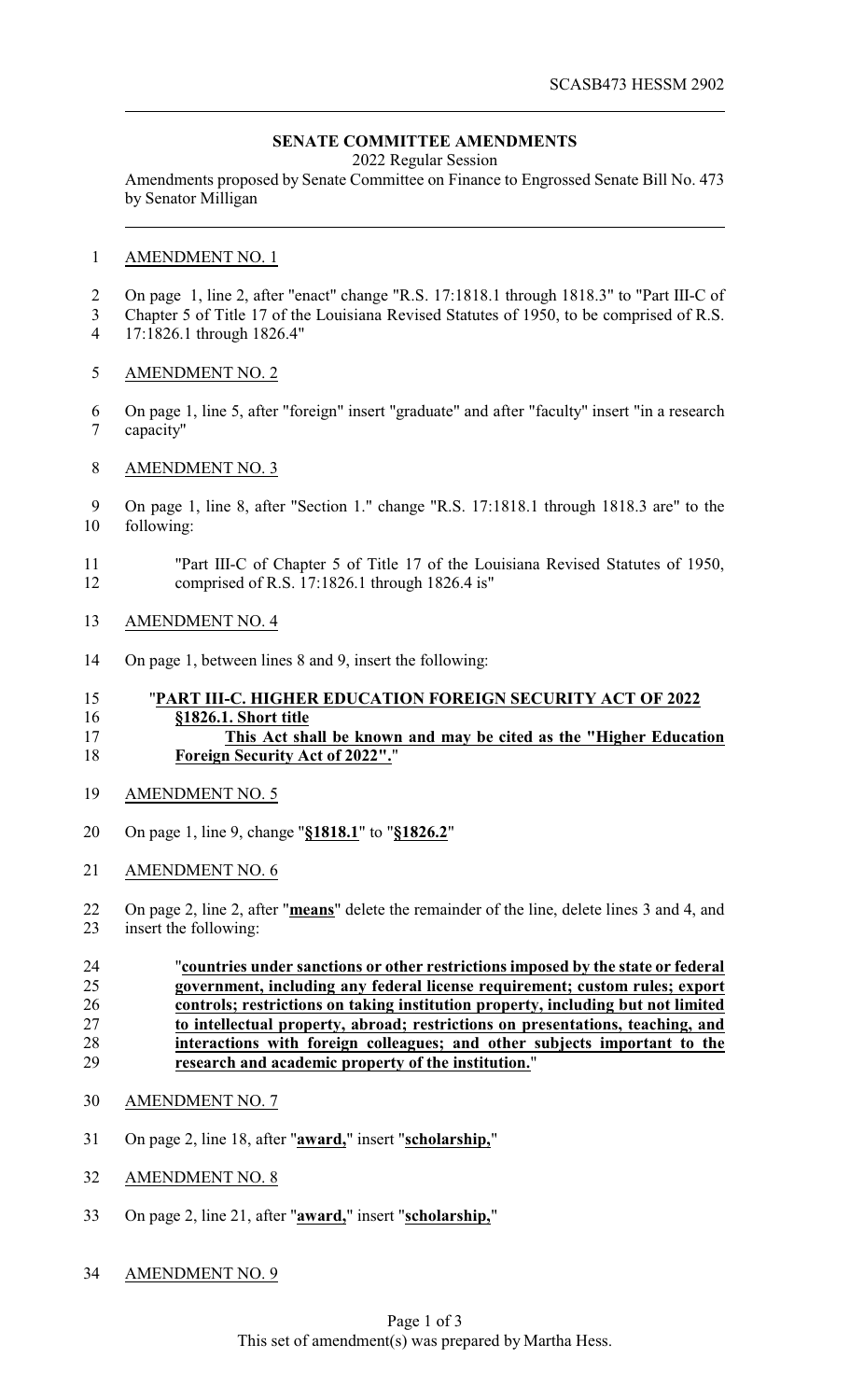- On page 3, between lines 1 and 2, insert the following:
- "**(8) "Research-related support position" means any individual in a support role funded by gifts, grants, or contracts.**"
- AMENDMENT NO. 10
- On page 4, line 13, after "**July 1,**" change "**2023**" to "**2024**"
- AMENDMENT NO. 11
- On page 4, line 26, change "**§1818.2**" to "**§1826.3**"
- AMENDMENT NO. 12
- On page 4, line 28, and page 5, lines 8 and 10, after "**R.S.**" change "**17:1818.1**" to "**17:1826.2**"
- AMENDMENT NO. 13
- On page 4, line 29, after "**graduate**" delete "**or undergraduate**"
- AMENDMENT NO. 14
- On page 5, line 2, after "**to being**" delete "**interviewed or**"
- AMENDMENT NO. 15
- On page 6, delete line 7, at the beginning of line 8, delete "**Section and**" and insert the following:

## "**adopt a policy for the proper screening of all individuals subject to this Part for research-related support positions and**"

- AMENDMENT NO. 16
- On page 6, line 10, after "**any**" delete "**interview for or**"
- AMENDMENT NO. 17
- On page 6, line 11, after "**steps**" change "**shall**" to "**may**"
- AMENDMENT NO. 18
- On page 6, line 16, after "**Contacting**" delete "**all**"
- AMENDMENT NO. 19
- On page 6, delete lines 22 through 24, and insert the following:

 "**(6) Requesting further investigation, including but not limited to a second background check performed by the Federal Bureau of Investigation, the Louisiana State Police, or any other qualified local law enforcement agency, if any ofthe individual's information provided on the online non-immigrant visa application Form DS-160 raises any security concerns for the institution about the individual's relationship with a foreign country of concern.**"

- AMENDMENT NO. 20
- On page 7, at the beginning of line 1, delete "**interviewing or**"